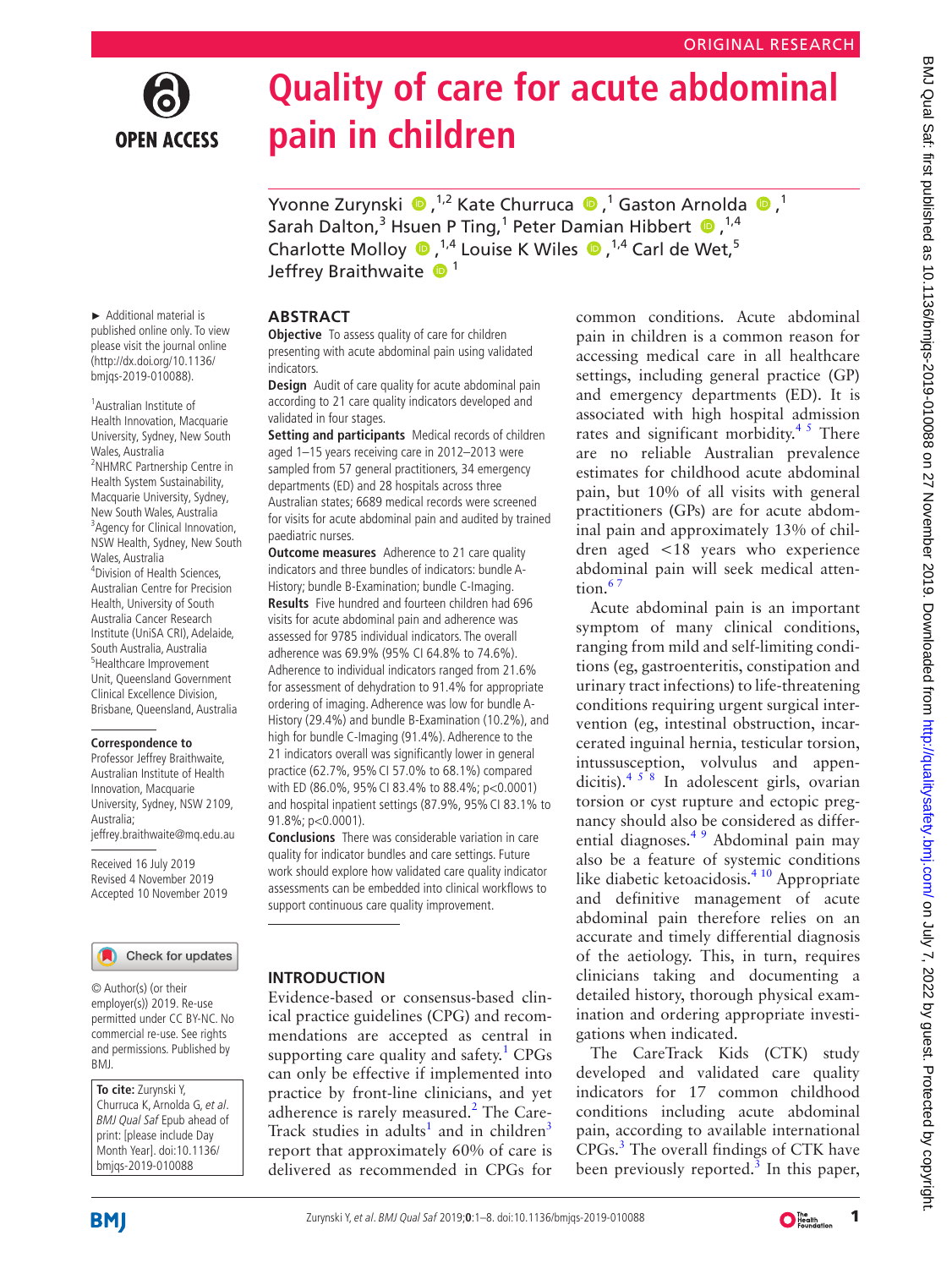we focus on the CTK care quality indicators for acute abdominal pain in Australian children presenting to the GP, ED and inpatient hospital settings. To our knowledge, the quality of care in children with acute abdominal pain has not been previously measured in a systematic manner and at scale.<sup>3</sup> <sup>11-13</sup>

### **Methods**

### **Study design**

This study is part of the CTK programme of research that assessed the quality of documented care in Australian children aged 0–15 years during 2012 and 2013 for 17 childhood conditions. $3$  CTK is the second large-scale population-based study to assess the quality of care provided to children, and the first to include acute abdominal pain.<sup>3</sup> The CTK methods have been described in detail elsewhere. $3^{3}$   $14-16$  Here, we describe those aspects of the methods that relate specifically to acute abdominal pain.

### **Development of indicators**

We defined a clinical care quality indicator as a measurable component of a standard or guideline, with explicit criteria for inclusion, exclusion, time frame and practice setting. Thirty recommendations were extracted from eight available CPGs which covered recommendations for GP, ED and inpatient settings.<sup>15</sup> Of the 30 recommendations three were excluded because they were imprecise, for example, used indefinite auxiliary verbs such as 'may' or 'consider'.

Candidate recommendations underwent a threeround modified Delphi internal review by two paediatricians and one general practitioner involved in CTK. Four paediatricians and two GPs external to CTK further reviewed and modified the recommendations, again using a modified Delphi method.<sup>14</sup> A modified RAND-UCLA method was used for both internal and  $R = 2\pi r^2$  and  $\frac{m}{r} = 2\pi r^2$  Additionally, reviewing clinicians recorded the level of clinical impact and whether it was feasible to extract information about the recommendations from patient records.<sup>14</sup> The final seven recommendations were reformatted as 21 care quality indicator questions (see [online supplementary appendix table 1\)](https://dx.doi.org/10.1136/bmjqs-2019-010088). For example, a recommendation that children should not be inappropriately referred for imaging was used to create three separate indicators, ABDO13–ABDO15 [\(table](#page-2-0) 1).

### **Sample size, sampling process and data collection**

The general sampling methods have been published<sup>[3](#page-6-2)</sup>; additional details specific to acute abdominal pain can be found in [online supplementary appendix 2](https://dx.doi.org/10.1136/bmjqs-2019-010088). CTK sampling targeted at least 400 medical records for acute abdominal pain and 6000 medical records for the 16 other conditions. Nine purpose-trained paediatric nurses screened medical records for visits for acute abdominal pain. They reviewed the selected records for adherence to quality indicators and collected relevant data.<sup>[14 16](#page-6-6)</sup>

Participating sites (GP, EDs and hospitals) were selected from randomly chosen administrative units ('health districts') in Queensland (Hospital and Health Services), New South Wales (Local Health Districts) and South Australia (Local Health Networks). Of the invited sites, 92% of hospitals and 24% of GPs agreed to participate (see [online supplementary appendix 2](https://dx.doi.org/10.1136/bmjqs-2019-010088)). Records of children aged 1–15 years receiving care in 2012 and 2013 were assessed in each site. Records of children aged less than 12 months were not assessed because of the difficulty in confirming whether the presenting problem was acute abdominal pain or not.

### **Analysis**

Adherence was measured on three levels: overall adherence to the 21 indicators, adherence with each individual indicator and adherence with indicator 'care bundles'. At the individual indicator level, adherence was measured as the percentage of each indicator scoring a 'yesadherent' for all eligible visits. Individual indicators describing similar or related aspects of care were grouped into three bundles: bundle A-History, bundle B-Examination and bundle C-Imaging ([table](#page-2-0) 1). Indicators within a bundle were given equal importance as the CPGs from which the indicators originate did not rank their importance. Adherence with a bundle required all indicators in that bundle be scored 'yes-adherent' for a particular visit. Sampling weights were constructed as specified in [online supplementary appendix 2](https://dx.doi.org/10.1136/bmjqs-2019-010088) to adjust for oversampling of states and healthcare settings and for sampling within health districts.<sup>[3](#page-6-2)</sup> Similar methods were used to calculate estimates for each healthcare setting across all indicators, and across all indicators in each of the three indicator bundles.

The weighted data were analysed in SAS V.9.4 using the SurveyFreq procedure. Variance was estimated by Taylor series linearisation and the primary sampling unit (health district) was specified as the clustering unit. Stratification and, where appropriate, domain analyses were used (see [online supplementary](https://dx.doi.org/10.1136/bmjqs-2019-010088) [appendix 2,](https://dx.doi.org/10.1136/bmjqs-2019-010088) [online supplementary appendix table 2](https://dx.doi.org/10.1136/bmjqs-2019-010088)). Exact 95% CIs were generated using the modified Clopper-Pearson method, except when adherence was 100%, where the unmodified method was used. In both individual indicator and indicator bundle reports, results were suppressed if there were <25 eligible assessments. Statistical significance, where calculated, was based on the F-test approximation of the Rao-Scott  $\chi^2$  test, which adjusts for the design effect.

### **Ethical considerations**

We received primary ethics approvals from all hospital networks and the Royal Australian College of General Practitioners (HREC/14/SCHN/113; HREC/14/ QRCH/91; HREC/14/WCHN/68; NREEC 14-008), in addition to 34 site-specific approvals allowing for data collection from medical records without individual patient consent as the study entailed minimal risk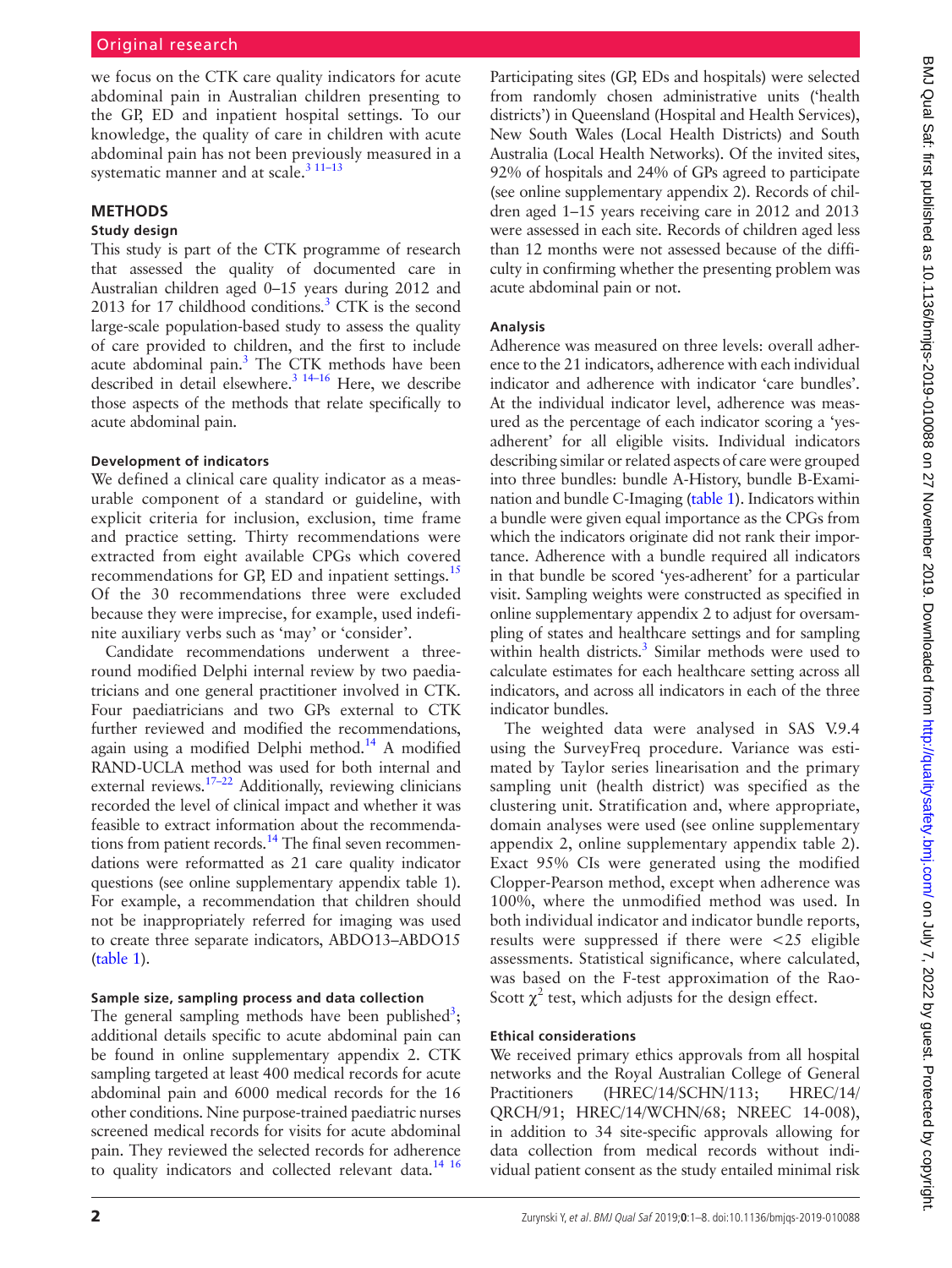<span id="page-2-0"></span>

| <b>Table 1</b>         | Description of care quality indicators and components of bundles |                                                                                                                                                                                                               |  |  |  |
|------------------------|------------------------------------------------------------------|---------------------------------------------------------------------------------------------------------------------------------------------------------------------------------------------------------------|--|--|--|
| <b>Indicator</b><br>ID | Bundle*                                                          | <b>Indicator description</b>                                                                                                                                                                                  |  |  |  |
| ABDO01                 | $\overline{A}$                                                   | Children who presented with acute abdominal pain had their pain history documented (eq, onset, location, severity,<br>progression, character).                                                                |  |  |  |
| ABDO02                 | A                                                                | Children who presented with acute abdominal pain were screened for other associated features (eq, fever, cough, vomiting,<br>pallor, lethargy, anorexia).                                                     |  |  |  |
| ABDO03                 | A                                                                | Children who presented with acute abdominal pain were assessed for possible urinary tract infection (eq, offensive urine,<br>dysuria, frequency).                                                             |  |  |  |
| ABDO041                |                                                                  | Children who presented with acute abdominal pain had their gynaecological history documented.                                                                                                                 |  |  |  |
| ABDO05                 | A                                                                | Children who presented with acute abdominal pain had their history of bowel movements documented (eq, stool pattern,<br>stool quality (size, hard/soft, odour), constipation, diarrhoea).                     |  |  |  |
| ABDO06                 | A                                                                | Children who presented with acute abdominal pain had their medical history documented (eq, surgical, medical, family and<br>travel).                                                                          |  |  |  |
| ABDO07                 | B.                                                               | Children who presented with acute abdominal pain had their vital signs (including HR and temperature) documented.                                                                                             |  |  |  |
| ABDO08                 | B                                                                | Children who presented with acute abdominal pain had the severity of their dehydration (eq, absent, mild, moderate or<br>severe dehydration) documented.                                                      |  |  |  |
| ABDO09                 | B.                                                               | Children who presented with acute abdominal pain received an abdominal assessment for tenderness (eq, local or<br>generalised tenderness).                                                                    |  |  |  |
| ABDO10                 | B                                                                | Children who presented with acute abdominal pain received an abdominal assessment for signs of acute abdomen (eq,<br>rebound, quarding or rigidity).                                                          |  |  |  |
| ABDO11                 | B.                                                               | Children who presented with acute abdominal pain had other abdominal findings (eg, masses, distention, palpable faeces,<br>bowel sounds) documented.                                                          |  |  |  |
| ABDO12 <sup>+</sup>    |                                                                  | Children who presented with acute abdominal pain received an assessment of their inguinoscrotal area (eg, swelling or<br>tenderness).                                                                         |  |  |  |
| ABDO13                 | $\mathsf C$                                                      | Children who presented with non-traumatic acute abdominal pain who do not require exclusion of a differential diagnosis<br>of acute obstruction or perforation did not receive an abdominal X-ray or CT scan. |  |  |  |
| ABDO14                 | $\mathsf{C}$                                                     | Children who presented with non-traumatic acute abdominal pain, and NO bile (yellow or green) stained vomit, did not<br>receive an abdominal X-ray or CT scan.                                                |  |  |  |
| ABDO15                 | $\mathsf{C}$                                                     | Children who presented with non-traumatic acute abdominal pain, and NO suspected ingestion of radiopaque foreign<br>objects, did not receive an abdominal X-ray or CT scan.                                   |  |  |  |
| ABD016‡                |                                                                  | Children who presented with acute severe abdominal pain were administered intravenous morphine or intranasal fentanyl.                                                                                        |  |  |  |
| ABDO17§                |                                                                  | Children who presented with acute mild abdominal pain, who require analgesia, were administered paracetamol or<br>ibuprofen.                                                                                  |  |  |  |
| ABDO18                 |                                                                  | Children who presented with acute abdominal pain who were moderately dehydrated had their blood sugar measured.                                                                                               |  |  |  |
| ABDO19                 |                                                                  | Children who presented with acute abdominal pain who were severely dehydrated OR shocked had their electrolytes<br>measured.                                                                                  |  |  |  |
| ABDO20                 |                                                                  | Children who presented with acute abdominal pain who were severely dehydrated OR shocked had their blood sugar<br>measured.                                                                                   |  |  |  |
| ABDO21                 |                                                                  | Children who presented with acute abdominal pain who were severely dehydrated OR shocked received fluid resuscitation<br>(initial bolus 20 mL/kg normal saline).                                              |  |  |  |

\*Indicators were bundled into three bundles: A, B and C; not all indicators belonged to a bundle.

†ABDO04 restricted to females over the age of 10 years, ABDO12 restricted to males.

‡Emergency department setting only.

§In the general practice (GP) setting this was interpreted as paracetamol or ibuprofen was 'recommended' as general practitioners generally do not administer analgesia.

HR, heart rate.

to healthcare professionals and patients.<sup>16</sup> To protect participants, statutory immunity from litigation was obtained in recognition of CTK as a quality assurance activity, from the Federal Minister for Health under Part VC of the Health Insurance Act 1973 (Commonwealth of Australia).

### **Results**

### **Characteristics of audited medical records**

Five-hundred and fourteen children had 696 visits for abdominal pain across three states of Australia [\(figure](#page-3-0) 1). Visits for acute abdominal pain were

retrospectively reviewed in 57 GP, 34 ED and 28 inpatient settings. A median of 14 indicators were assessed per record with a total of 9785 indicator assessments undertaken. Most children (484, 94.2%) had one or two visits. Only 4.3% were 1–4 years old, 14.6% were 3–4 years old, 59.1% were 5–11 years old and 22.8% were 12–15 years old.

### **Overall adherence**

The overall adherence for all indicators and settings was 69.9% (95% CI 64.8% to 74.6%). Overall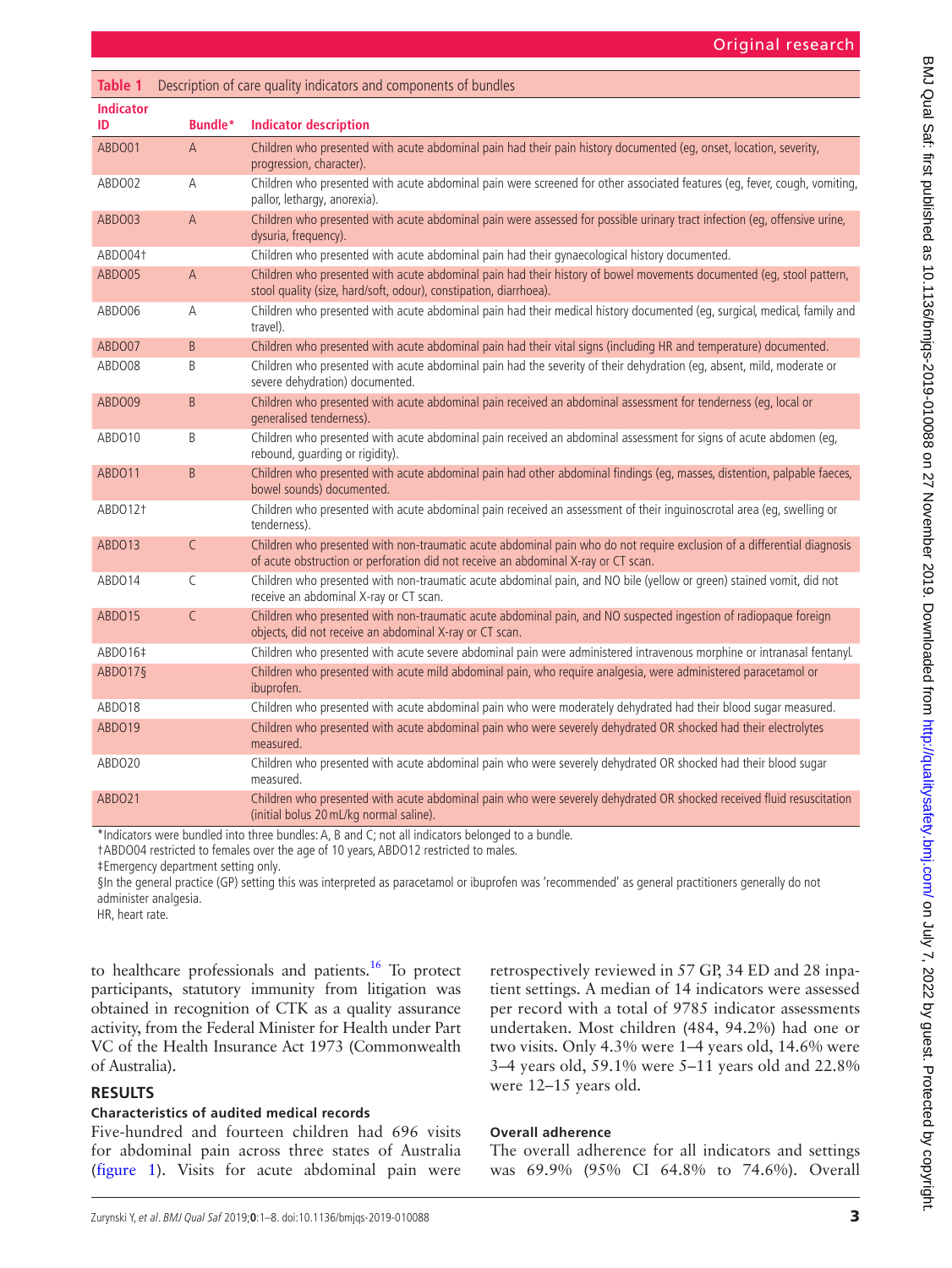

<span id="page-3-0"></span>Figure 1 Geographical and clinical settings of the study participants. Total number of consultations (n=696): 228 in New South Wales, 254 in Queensland, 214 in South Australia. 327 emergency department, 81 hospital admissions and 288 general practice (GP) consultations (adapted from [https://](https://mapchart.net/) [mapchart.net/](https://mapchart.net/), CC BY-SA 4.0).

adherence was significantly lower in the GP setting (62.7%; 95%CI 57.0% to 68.1%) compared with ED setting (86.0%; 95%CI 83.4% to 88.4%; p<0.0001) and inpatient hospital setting (87.9; 95%CI 83.1 to 91.8; p<0.0001).

### **Adherence to individual indicators**

[Table](#page-4-0) 2 summarises adherence to individual indicators. The highest adherence was recorded for indicator ABDO13, appropriate use of imaging, at 91.4% (95% CI 77.1% to 98.1%). The lowest adherence was recorded for indicator ABDO08, assessment of severity of dehydration, at 21.6% (95% CI 13.0% to 32.5%). Other indicators with less than 50% adherence included: documentation of vital signs (ABDO07; 43.9%; 95%CI 30.2% to 58.3%) and examination of the inguinoscrotal area in boys (ABDO12; 31.6%; 95%CI 16.0% to 51.0%) [\(table](#page-4-0) 2).

### **Adherence to indicator bundles**

Across all settings, adherence to bundle A-History (29.4%) and bundle B-Examination (10.2%) was lower than to bundle C-Imaging (91.4%) [\(table](#page-4-0) 2). Adherence to bundle A-History was significantly lower in the GP setting at 12.6% (95% CI 4.8% to 25.1%) compared with 67.9% (95% CI 57.1% to 77.5%; p<0.0001) in the ED setting and 73.3% (95% CI 57.4% to 85.8%; p<0.0001) in the hospital inpatient setting ([table](#page-4-1) 3). Adherence to bundle B-Examination was also significantly lower in the GP setting at 2.3% (95% CI 0.5% to 6.8%) compared with 27.9% (95%CI 20.3% to 36.5%; p<0.0001) in the ED setting and 35.7% (95% CI 17.5% to 57.6%;  $p < 0.001$ ) in the inpatient setting.

### **Discussion**

For the first time we have measured and demonstrated gaps in care quality for paediatric abdominal pain according to validated indicators. The overall adherence to care quality indicators for acute abdominal pain was 69.9%, which is higher than the overall average adherence for all 17 CTK conditions combined  $(59.8\%)$ .<sup>[3](#page-6-2)</sup> In the current study, health professionals in all healthcare settings demonstrated a high level of adherence to indicators related to avoidance of unnecessary imaging when there was no history of abdominal trauma, and no signs or history of obstruction or perforation, or ingested foreign objects. This aligns with the recommendations in the current Evolve guidelines of Royal Australasian College of Physicians.<sup>23 24</sup> The WHO recently highlighted the potential risks of ionising radiation for children due to unnecessary medical imaging. $^{25}$  In our study, inappropriate imaging may have occurred in approximately 10% of encounters in the GP setting, representing low-value care that could be avoided.

Our results suggest that education about the importance of thorough physical examination and assessment of vital signs is needed to prevent potential misdiagnosis of serious conditions associated with paediatric acute abdominal pain. For example, regularly assessing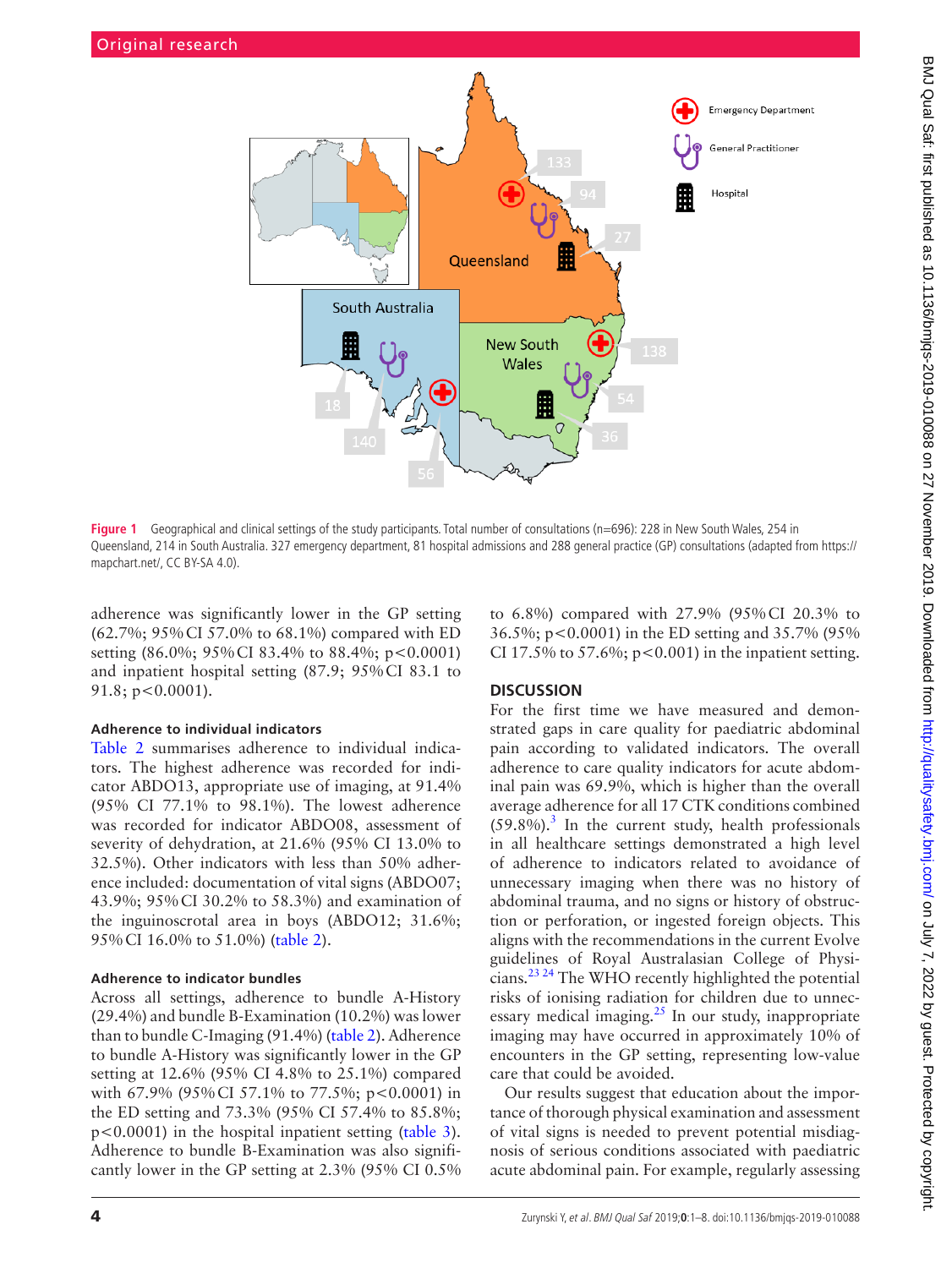<span id="page-4-0"></span>

|  | Table 2 Proportion of encounters where practice was assessed |  |  |
|--|--------------------------------------------------------------|--|--|
|  | to be adherent to the care quality indicators                |  |  |

| <b>Indicator</b>    |                |                | <b>Proportion adherent</b> |  |  |  |
|---------------------|----------------|----------------|----------------------------|--|--|--|
| ID                  | Children, n    | Visits, n      | % (95% CI)                 |  |  |  |
| ABDO01              | 513            | 695            | 74.1 (55.7 to 87.8)        |  |  |  |
| ABDO02              | 513            | 695            | 86.2 (76.7 to 92.9)        |  |  |  |
| ABDO03              | 511            | 690            | 53.5 (40.0 to 66.7)        |  |  |  |
| ABDO04*             | 65             | 106            | 69.6 (43.8 to 88.6)        |  |  |  |
| ABDO05              | 514            | 696            | 81.0 (69.7 to 89.5)        |  |  |  |
| ABDO06              | 514            | 696            | 62.5 (47.4 to 76.0)        |  |  |  |
| ABDO07              | 513            | 695            | 43.9 (30.2 to 58.3)        |  |  |  |
| ABDO08              | 509            | 688            | 21.6 (13.0 to 32.5)        |  |  |  |
| ABDO09              | 514            | 696            | 90.4 (83.5 to 95.1)        |  |  |  |
| ABDO10              | 512            | 694            | 71.7 (60.2 to 81.5)        |  |  |  |
| ABDO11              | 503            | 677            | 78.0 (73.7 to 81.9)        |  |  |  |
| ABDO12*             | 234            | 307            | 31.6 (16.0 to 51.0)        |  |  |  |
| ABDO13              | 469            | 614            | 91.4 (77.1 to 98.1)        |  |  |  |
| ABDO14              | 493            | 651            | 89.9 (79.0 to 96.3)        |  |  |  |
| ABDO15              | 501            | 663            | 89.8 (79.1 to 96.2)        |  |  |  |
| ABD016‡             | 58             | 83             | 76.2 (60.6 to 87.9)        |  |  |  |
| ABDO17 <sup>+</sup> | 315            | 405            | 55.9 (43.5 to 67.7)        |  |  |  |
| ABDO18              | 23             | 25             | 64.6 (26.8 to 92.2)        |  |  |  |
| ABDO19              | $\overline{4}$ | $\overline{4}$ | Insufficient data          |  |  |  |
| ABDO <sub>20</sub>  | 3              | 3              | Insufficient data          |  |  |  |
| ABDO21              | $\overline{2}$ | $\overline{2}$ | Insufficient data          |  |  |  |

For detailed descriptions of the quality indicators please see [table 1](#page-2-0). \*ABDO04 restricted to females over the age of 10 years, ABDO12 restricted to males.

†ABDO17 in the general practice (GP) setting was interpreted as paracetamol or ibuprofen was 'recommended' as general practitioners generally do not administer analgesia.

‡Emergency department setting only.

and documenting vital signs helps with the early detection of deteriorating patients,  $26$  yet adherence with this indicator occurred in less than half of the visits in our study. Similarly, a comprehensive physical

examination is needed to avoid missing serious diagnoses such as incarcerated inguinal hernia or testicular torsion, but examination of the inguinoscrotal area was done in only  $\sim$ 30% of visits for abdominal pain in boys. Approximately a quarter of children presenting to ED with severe acute abdominal pain did not receive appropriate pain relief. Pain relief in children is thought to make healthcare safer, alleviating anxiety, allowing for a more thorough examination, and it does not interfere with differential diagnosis or treatment.<sup>[10 27](#page-6-12)</sup>

Adherence to indicator bundle A-History and bundle B-Examination was low across all settings which may indicate that clinicians adhered to some quality indicators within a bundle, but rarely adhered to all. Adherence to bundle A-History and bundle B-Examination was significantly lower in the GP setting. There are several potential reasons for this. The assessment of adherence to quality care indicators relied on appropriate documentation in patients' medical records. It is possible that GPs asked all recommended historytaking questions and conducted all examinations and assessments but failed to document this sufficiently. We know that medical records are often incomplete and sometimes inaccurate.<sup>28, 29</sup> An average visit with an Australian GP is approximately 15 min.<sup>[30](#page-7-1)</sup> Undertaking and documenting a thorough assessment and physical examination in a sick child in this short time frame is challenging for GPs.

Clinicians tend to look first to their own professional college or association for guidance, however, there were no specific guidelines for paediatric acute abdominal pain endorsed by the Royal Australian College of General Practitioners at the time of data collection for our study. Although the indicators used in our study were derived from several guidelines, including those intended for use in ED and hospital

<span id="page-4-1"></span>

| Adherence to bundles of related indicators by healthcare setting<br>Table 3 |                                                                                                                                                                                       |                                      |                              |             |           |                                  |                                          |
|-----------------------------------------------------------------------------|---------------------------------------------------------------------------------------------------------------------------------------------------------------------------------------|--------------------------------------|------------------------------|-------------|-----------|----------------------------------|------------------------------------------|
| <b>Bundle</b><br>$ID^*$                                                     | <b>Bundle description</b>                                                                                                                                                             | <b>Included</b><br><b>indicators</b> | <b>Healthcare</b><br>setting | Children, n | Visits, n | <b>Indicators</b><br>assessed, n | <b>Proportion adherent</b><br>% (95% CI) |
| $\overline{A}$                                                              | History: Children who presented with acute                                                                                                                                            | $01 - 03$                            | GP                           | 244         | 286       | 1430                             | 12.6 (4.8 to 25.1)                       |
|                                                                             | abdominal pain had appropriate history and<br>associated features documented.                                                                                                         | $05 - 06$                            | <b>ED</b>                    | 256         | 325       | 1625                             | 67.9 (57.1 to 77.5)                      |
|                                                                             |                                                                                                                                                                                       |                                      | Inpatient                    | 71          | 79        | 395                              | 73.3 (57.4 to 85.8)                      |
|                                                                             |                                                                                                                                                                                       |                                      | All settings                 | 511         | 690       | 3450                             | 29.4 (19.3 to 41.3)                      |
| B                                                                           | Examination: Children who presented with acute<br>abdominal pain had appropriate assessment.                                                                                          | $07 - 11$                            | GP                           | 240         | 280       | 1400                             | $2.3(0.5 \text{ to } 6.8)$               |
|                                                                             |                                                                                                                                                                                       |                                      | ED                           | 247         | 314       | 1570                             | 27.9 (20.3 to 36.5)                      |
|                                                                             |                                                                                                                                                                                       |                                      | Inpatient                    | 69          | 75        | 375                              | 35.7 (17.5 to 57.6)                      |
|                                                                             |                                                                                                                                                                                       |                                      | All settings                 | 498         | 669       | 3345                             | 10.2 (7.7 to 13.1)                       |
| $\mathsf{C}$                                                                | Imaging: Children who presented with non-<br>traumatic acute abdominal pain, or without<br>documented prespecified justification t, did not<br>receive an abdominal X-ray or CT scan. | $13 - 15$                            | GP                           | 238         | 274       | 822                              | 89.0 (68.6 to 98.2)                      |
|                                                                             |                                                                                                                                                                                       |                                      | <b>ED</b>                    | 220         | 274       | 822                              | 97.7 (95.2 to 99.1)                      |
|                                                                             |                                                                                                                                                                                       |                                      | Inpatient                    | 51          | 56        | 168                              | 99.4 (92.6 to 100)                       |
|                                                                             |                                                                                                                                                                                       |                                      | All settings                 | 464         | 604       | 1812                             | 91.4 (76.9 to 98.2)                      |

\*The indicators in each bundle were equally weighted. For the bundle to be scored 'yes adherent' all individual indicators in that bundle had to be adherent. †The three prespecified justifications were for children who: (1) required exclusion of a differential diagnosis of acute obstruction or perforation; (2) had bile (yellow or green) stained vomit; or (3) had suspected ingestion of radiopaque foreign objects.

ED, emergency department;GP, general practice.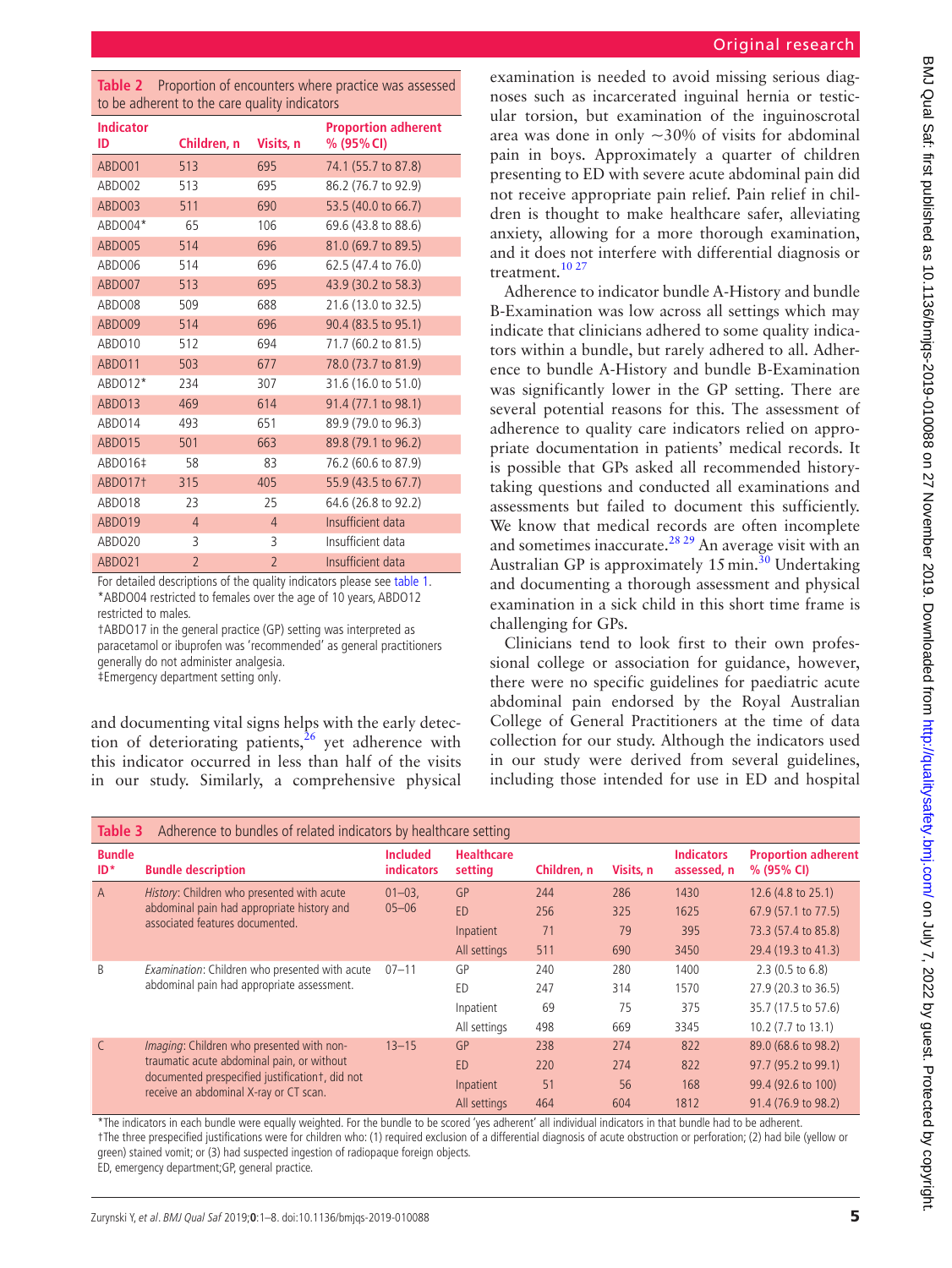settings, all indicators were deemed appropriate by independent paediatrician and general practitioner reviewers for the Australian clinical context, including the GP setting.<sup>14 16</sup> Adherence to guidelines in the ED and hospital settings is often supported by sophisticated clinical governance structures, more reliance on teamwork, use of decision aids such as flow charts and prompts embedded in electronic medical records, but this is seldom the case in the GP context. GPs see over 160 different conditions in their daily practice,  $31$ and clinical recommendations are ever proliferating, but few are embedded into GP workflows and medical software.<sup>32</sup> Initiatives such as the development and dissemination of clinical pathways have the potential to support GPs in their clinical decision-making and referral practices.<sup>[33](#page-7-4)</sup>

### **Strengths and limitations**

The CTK study has several strengths including population-based sampling, robust methods for the development of quality care indicators, its size and scope, with data drawn from 113 healthcare delivery settings including GP, ED and inpatients, from three Australian states, and assessment of 9785 individual visits.[3 14](#page-6-2) Only 24% of invited GPs participated in the CTK study which might represent a selection bias towards those GPs more likely to be adherent to care quality indicators. $3$  It is estimated that approximately 10% of non-adherence to the indicators may be due to lack of documentation, $12$  and this is a limitation as the study assessed what was documented and not what was done. Furthermore, the clinical outcomes for the audited visits were not collected, limiting the ability to assess the consequences of adherence or nonadherence for patients.

Auditing of patients' medical records in person, by trained nurse auditors, is a barrier to repeating the study to monitor changes over time, due to cost and logistical constraints, multiple ethics permissions, variability of medical record platforms and their quality. The current lack of unified electronic medical record platforms and the inability to harvest data across jurisdictions, sectors and facilities remains a significant barrier.

### **Practical implications and next steps**

Our study confirms previous findings showing that embedding recommendations into clinical practice to effect changes in the care delivered to patients remains a long-standing challenge for healthcare systems.[34 35](#page-7-5) However, developing and validating a set of care quality indicators for acute abdominal pain that are applicable across healthcare settings affords opportunities to apply these indicators to monitor care quality improvement over time. To do this effectively without overburdening clinicians, automated solutions that interface with clinical software could support routine data collection to increase the completeness

of documentation submitted by clinicians. Real-time data analysis and feedback to individual clinicians, teams and organisations shows promise to support benchmarking and to reduce unwarranted variation in care[.36](#page-7-6)

Adoption of clinical recommendations could be further improved by encouraging codevelopment and codesign of dissemination, implementation and evaluation plans alongside the development of content of CPGs.[37](#page-7-7) Embedding recommendations into electronic decision support tools, $32$  using clinician champions,<sup>35</sup> and developing companion recommendations for consumers are increasingly used to support adoption.[38 39](#page-7-9) Evaluation of the relationship between adherence to care quality indicators and patient outcomes and experiences may be a strong incentive for clinicians to change practice.<sup>40</sup> Research in this area should be actively encouraged. There may be opportunities to embed the measurement of care quality indicators in pay-for-performance programmes such as the soon-to-be-implemented Australian Practice Incentive Program—Quality Improvement, which aims to reward GPs who collect and share data about quality performance indicators.<sup>[41 42](#page-7-11)</sup>

### **Conclusion**

Our study has, for the first time, enabled measurement of gaps between recommended care and documented care for acute abdominal pain in children in all healthcare settings in Australia. The significantly lower adherence in GP may reflect setting-specific challenges routinely faced by GPs, such as limited time, seeing children infrequently and limited decision support and clinical governance structures. Future work should explore how the validated indicators can feasibly be applied by individual clinicians and organisations in a structured and automated manner using clinical software, where possible, to help them to continuously assess and improve care quality.

**Contributors** All authors read and contributed critical comments and suggestions that were incorporated into the manuscript. YZ interpreted the results, ensured additional analyses were undertaken and led the writing of the manuscript. KC and GA contributed substantial intellectual input into the interpretation of results and writing of the manuscript. PDH was the programme manager for the CTK study, oversaw data collection and analysis and significantly contributed to the interpretation of data, through his deep knowledge of the CTK study methodology. CM and LKW helped design the data collection instruments, collected data, carried out the initial analyses and interpreted the results. HPT and GA led the statistical analyses and contributed to the interpretation of data. JB was the chief investigator on the CTK study—he conceived the study and its design contributing intellectual guidance at all stages, and approved the final manuscript. LKW and CdW contributed to the draft and final manuscripts. All authors had full access to data and statistical analysis.

**Funding** This study was funded by the National Health and Medical Research Council (grant number: APP1065898) [\(http://dx.doi.org/10.13039/501100000925](http://dx.doi.org/10.13039/501100000925)).

**Competing interests** None declared.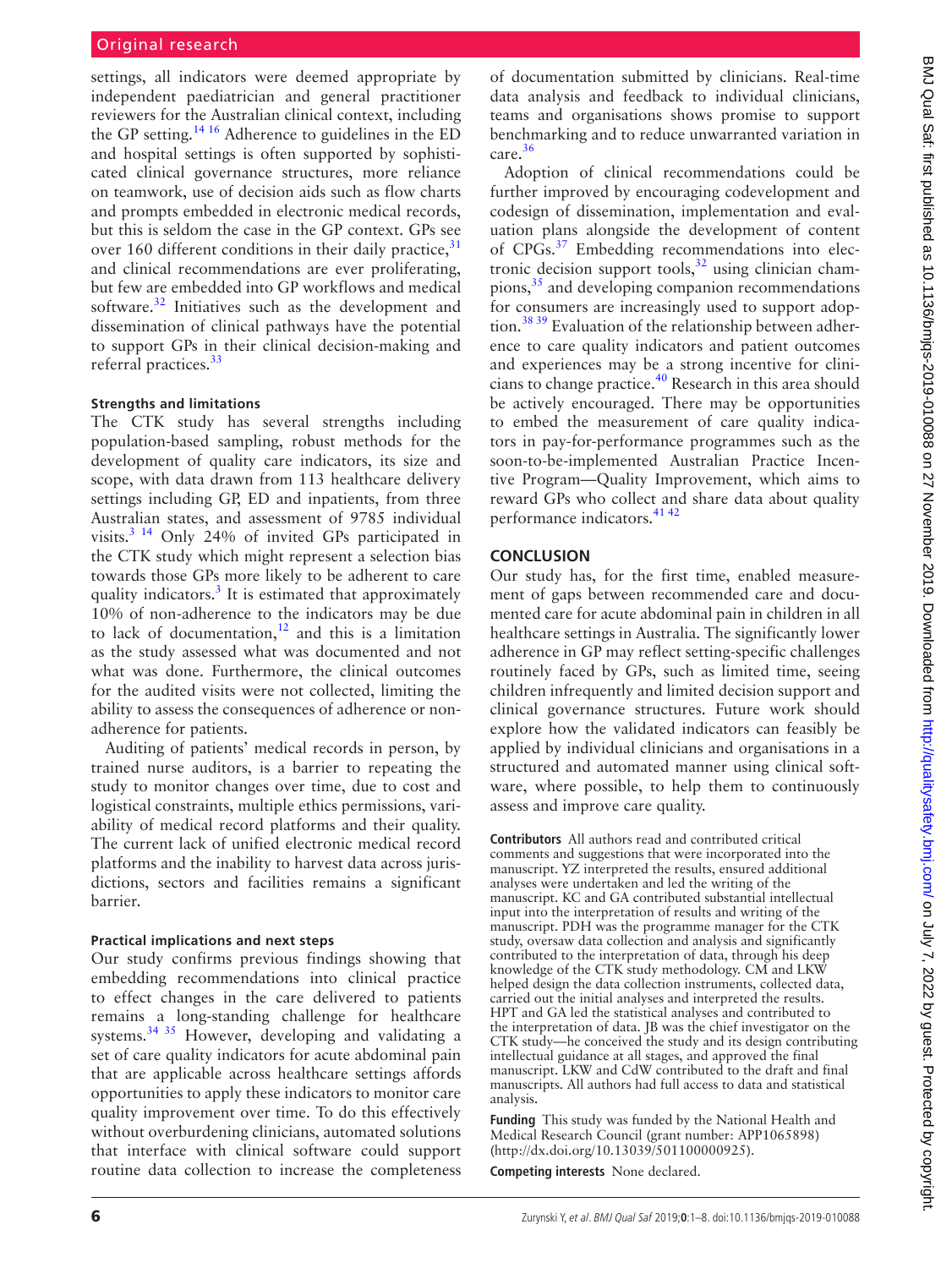### Original research

### **Patient consent for publication** Not required.

**Ethics approval** Royal Australian College of General Practitioners (HREC/14/SCHN/113; HREC/14/QRCH/91; HREC/14/WCHN/68; NREEC 14-008).

**Provenance and peer review** Not commissioned; externally peer reviewed.

**Data availability statement** All data relevant to the study are included in the article or uploaded as supplementary information.

**Open access** This is an open access article distributed in accordance with the Creative Commons Attribution Non Commercial (CC BY-NC 4.0) license, which permits others to distribute, remix, adapt, build upon this work noncommercially, and license their derivative works on different terms, provided the original work is properly cited, appropriate credit is given, any changes made indicated, and the use is noncommercial. See: [http://creativecommons.org/licenses/by-nc/4.](http://creativecommons.org/licenses/by-nc/4.0/)  $0/$ .

### **ORCID iDs**

Yvonne Zurynski<https://orcid.org/0000-0001-7744-8717> Kate Churruca <https://orcid.org/0000-0002-9923-3116> Gaston Arnolda<https://orcid.org/0000-0003-4948-7633> Peter Damian Hibbert<http://orcid.org/0000-0001-7865-343X> Charlotte Molloy<https://orcid.org/0000-0001-7451-9751> Louise K Wiles <https://orcid.org/0000-0002-6557-6196> Jeffrey Braithwaite <http://orcid.org/0000-0003-0296-4957>

### **References**

- <span id="page-6-0"></span>1 Runciman WB, Hunt TD, Hannaford NA, *et al*. CareTrack: assessing the appropriateness of health care delivery in Australia. *[Med J Aust](http://dx.doi.org/10.5694/mja12.10510)* 2012;197:100–5.
- <span id="page-6-1"></span>2 Chan WV, Pearson TA, Bennett GC, *et al*. ACC/AHA Special Report: Clinical Practice Guideline Implementation Strategies: A Summary of Systematic Reviews by the NHLBI Implementation Science Work Group: A Report of the American College of Cardiology/American Heart Association Task Force on Clinical Practice Guidelines. *[J Am Coll Cardiol](http://dx.doi.org/10.1016/j.jacc.2016.11.004)* 2017;69:1076–92.
- <span id="page-6-2"></span>3 Braithwaite J, Hibbert PD, Jaffe A, *et al*. Quality of health care for children in Australia, 2012-2013. *[JAMA](http://dx.doi.org/10.1001/jama.2018.0162)* 2018;319:1113–24.
- <span id="page-6-3"></span>4 The Royal Children's Hospital Melbourne. Abdominal pain - acute. Parkville, AU: The Royal Children's Hospital Melbourne, 2018. Available: [https://www.rch.org.au/](https://www.rch.org.au/clinicalguide/guideline_index/Abdominal_pain/) [clinicalguide/guideline\\_index/Abdominal\\_pain/](https://www.rch.org.au/clinicalguide/guideline_index/Abdominal_pain/)
- 5 Reust CE, Williams A. Acute abdominal pain in children. *[Am](http://www.ncbi.nlm.nih.gov/pubmed/27175718)  [Fam Physician](http://www.ncbi.nlm.nih.gov/pubmed/27175718)* 2016;93:830–6.
- <span id="page-6-4"></span>6 Korterink JJ, Diederen K, Benninga MA, *et al*. Epidemiology of pediatric functional abdominal pain disorders: a metaanalysis. *[PLoS One](http://dx.doi.org/10.1371/journal.pone.0126982)* 2015;10:e0126982.
- 7 Bayram C, Harrison C, Charles J, *et al*. 'The kids are alright' changes in GP consultations with children 2000–15. *Aust Fam Physician* 2015;44:877–9.
- 8 NHS Mid Essex Health Services. *Management of abdominal pain in children and young people*. UK: NHS Trust, 2017. Contract No: 09135.
- 9 Hijaz N, Friesen C. Managing acute abdominal pain in pediatric patients: current perspectives. *[Pediatric Health Med](http://dx.doi.org/10.2147/PHMT.S120156)  [Ther](http://dx.doi.org/10.2147/PHMT.S120156)* 2017;8:83–91.
- <span id="page-6-12"></span>10 NSW Health. Infants and children: acute management of abdominal pain
	- . In: *Clinical Practice Guidlines, NSW Kids and Families*  . North Sydney, AU: NSW Ministry of Health, 2013: 1–20. ISBN: 978-1-74187-801-1. [https://www1.health.nsw.gov.au/](https://www1.health.nsw.gov.au/pds/ActivePDSDocuments/PD2013_053.pdf) [pds/ActivePDSDocuments/PD2013\\_053.pdf](https://www1.health.nsw.gov.au/pds/ActivePDSDocuments/PD2013_053.pdf)
- 11 Runciman WB, Coiera EW, Day RO, *et al*. Towards the delivery of appropriate health care in Australia. *[Med J Aust](http://dx.doi.org/10.5694/mja12.10799)* 2012;197:78–81.
- <span id="page-6-13"></span>12 McGlynn EA, Asch SM, Adams J, *et al*. The quality of health care delivered to adults in the United States. *[N Engl J Med](http://dx.doi.org/10.1056/NEJMsa022615)* 2003;348:2635–45.
- 13 Mangione-Smith R, DeCristofaro AH, Setodji CM, *et al*. The quality of ambulatory care delivered to children in the United States. *[N Engl J Med](http://dx.doi.org/10.1056/NEJMsa064637)* 2007;357:1515–23.
- <span id="page-6-6"></span>14 Wiles LK, Hooper TD, Hibbert PD, *et al*. CareTrack Kids- part 1. Assessing the appropriateness of healthcare delivered to Australian children: study protocol for clinical indicator development. *[BMJ Open](http://dx.doi.org/10.1136/bmjopen-2015-007748)* 2015;5:e007748.
- <span id="page-6-5"></span>15 Wiles LK, Hooper TD, Hibbert PD, *et al*. Clinical indicators for common paediatric conditions: processes, provenance and products of the CareTrack kids study. *[PLoS One](http://dx.doi.org/10.1371/journal.pone.0209637)* 2019;14:e0209637.
- <span id="page-6-8"></span>16 Hooper TD, Hibbert PD, Mealing N, *et al*. CareTrack Kids--part 2. Assessing the appropriateness of the healthcare delivered to Australian children: study protocol for a retrospective medical record review. *[BMJ Open](http://dx.doi.org/10.1136/bmjopen-2015-007749)* 2015;5:e007749.
- <span id="page-6-7"></span>17 Shekelle PG, Chassin MR, Park RE. Assessing the predictive validity of the RAND/UCLA appropriateness method criteria for performing carotid endarterectomy. *[Int J Technol Assess](http://dx.doi.org/10.1017/S0266462300012022)  [Health Care](http://dx.doi.org/10.1017/S0266462300012022)* 1998;14:707–27.
- 18 Shekelle PG, Kahan JP, Bernstein SJ, *et al*. The reproducibility of a method to identify the overuse and underuse of medical procedures. *[N Engl J Med](http://dx.doi.org/10.1056/NEJM199806253382607)* 1998;338:1888–95.
- 19 Selby JV, Fireman BH, Lundstrom RJ, *et al*. Variation among hospitals in coronary-angiography practices and outcomes after myocardial infarction in a large health maintenance organization. *[N Engl J Med](http://dx.doi.org/10.1056/NEJM199612193352506)* 1996;335:1888–96.
- 20 Kravitz RL, Park RE, Kahan JP. Measuring the clinical consistency of panelists' appropriateness ratings: the case of coronary artery bypass surgery. *[Health Policy](http://dx.doi.org/10.1016/S0168-8510(97)00064-X)* 1997;42:135–43.
- 21 Hemingway H, Crook AM, Feder G, *et al*. Underuse of coronary revascularization procedures in patients considered appropriate candidates for revascularization. *[N Engl J Med](http://dx.doi.org/10.1056/NEJM200103013440906)* 2001;344:645–54.
- 22 Fitch K, Bernstein SJ, Aguilar MD, *et al*. *The RAND/UCLA appropriateness method user's manual*. Santa Monica, CA: RAND Corp, editor, 2001.
- <span id="page-6-9"></span>23 Royal Australasian College of Physicians Paediatrics and Child Health Division. EVOLVE - PCHD top-five recommendations on low value practices, 2016. Available: [https://evolve.edu.au/](https://evolve.edu.au/docs/default-source/default-document-library/download-the-paediatric-and-child-health-division-general-paediatrics-top-5-list.pdf?sfvrsn=0) [docs/default-source/default-document-library/download-the](https://evolve.edu.au/docs/default-source/default-document-library/download-the-paediatric-and-child-health-division-general-paediatrics-top-5-list.pdf?sfvrsn=0)[paediatric-and-child-health-division-general-paediatrics-top-5](https://evolve.edu.au/docs/default-source/default-document-library/download-the-paediatric-and-child-health-division-general-paediatrics-top-5-list.pdf?sfvrsn=0) [list.pdf?sfvrsn=0](https://evolve.edu.au/docs/default-source/default-document-library/download-the-paediatric-and-child-health-division-general-paediatrics-top-5-list.pdf?sfvrsn=0)
- 24 Hiscock H, Dalton S, Soon J. The RACP Evolve general paediatrics list. *[J Paediatr Child Health](http://dx.doi.org/10.1111/jpc.13612)* 2017;53:927–8.
- <span id="page-6-10"></span>25 World Health Organization. Communicating radiation risks in paediatric imaging: information to support health care discussions about benefit and risk. Geneva, CH: WHO, 2016. Available: [https://www.who.int/ionizing\\_radiation/pub\\_meet/](https://www.who.int/ionizing_radiation/pub_meet/radiation-risks-paediatric-imaging/en/) [radiation-risks-paediatric-imaging/en/](https://www.who.int/ionizing_radiation/pub_meet/radiation-risks-paediatric-imaging/en/)
- <span id="page-6-11"></span>26 McKay H, Mitchell IA, Sinn K, *et al*. Effect of a multifaceted intervention on documentation of vital signs and staff communication regarding deteriorating paediatric patients. *[J](http://dx.doi.org/10.1111/jpc.12019)  [Paediatr Child Health](http://dx.doi.org/10.1111/jpc.12019)* 2013;49:48–56.
- 27 Brownfield E. Chapter 37. Pain management. In: Shojania KG, Duncan BW, McDonald KM, *et al*, eds. *Making health care safer: a critical analysis of patient safety practices. Evidence*